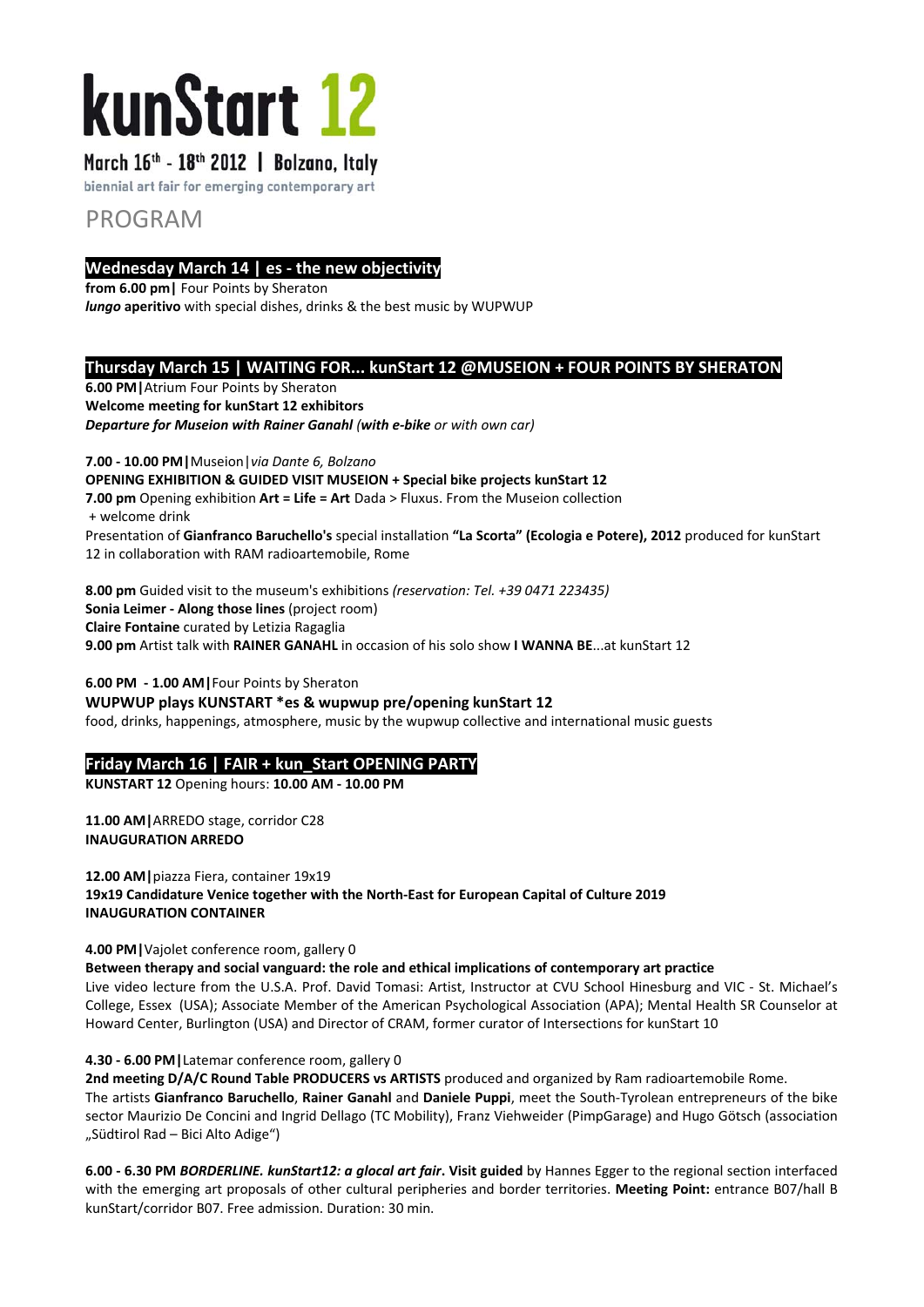# **kun\_Start OPENING PARTY**

**7.00 ‐ 10.00 PM|**hall B kunStart (Access only with invitation)

**kun\_Start OPENING PARTY**

**7.00 pm** official opening with guests

**7.30 pm** presentation Focus Korea

*South‐Tyrolean specialties tasting with Gletscherhans + dj‐set by Stefano Bernardi*

**8.30 ‐ 9.00 pm|guided visit** *Focus Korea* with Valerio Dehò, Cheonchong Hoon and Ho Jin Jung **Meeting Point:** entrance B07/hall B kunStart/corridor B07. Free admission. Duration: 30 min.

**9.00 PM ‐ 3.00 AM|**Four Points by Sheraton

**10.30 pm** *South Korea vs. South Tyrol* **GLOBAL CROSSING** music&dance performance curated by Raffaele Virgadaula \* baritone‐solo Byung‐Kwan WOO

*music: Ggum‐gil* by Dong‐Hwan Kim and *Vorrei Morire* by Francesco Paolo Tosti

\* performance b‐boys BURST FIELD (Korean Break Dance) + TANZSCHMIEDE/FUCINADANZA (SchuahplattlerInnen)

\* Markus Prieth (Gitarre Jodel), Veronika Egger (Geige Jodel), Daniel Faranna (Kontrabass Jodel)

& Live electronics by Stefano Bernardi

#### **11.00 pm ‐ 3.00 am Clubbing dj Raffajet & WUP WUP**

*from 9.00 pm dinner @ Restaurant Valier & Rosengarten* 

Korean Barbecue (35 € per person) or restaurant à la carte with table reservation (Tel. +39 0471 1950000)

**10.00 pm ‐ xx.00 am|**COUNTDOWN‐design venue| *via Macello 47* **FINISSAGE COUNTDOWN‐design exhibition 00.00 h** Late Night Show

*drinks, food & DESIGNERS PERFORMANCE* 

# **Saturday March 17 | FAIR + GLOCAL ROOKIE + kunSt\_off GALLERIES NIGHT**

**KUNSTART 12** Opening hours: **10.00 AM ‐ 6.00 PM**

**1.30 ‐ 3.00 PM|**Vajolet conference room, gallery 0 **A CASA ROSANNA** video presentation by **Hyon Soo Kim** with an introduction by Rosanna Chiessi and Valerio Dehò

**3.00 ‐ 5.00 PM|**Latemar conference room, gallery 0 **DESIGN AUCTION: countdown‐Design: UPCYCLED**

**3.00 ‐ 5.00 PM|**Vajolet conference room, gallery 0

**Skyline ‐ Press symposium** curated by Silvia Conta

A round table with national and local contemporary art magazines that since many years are main players of the Italian art scene or that have recently taken their first steps

**4.30 ‐ 5.00 PM|Guided visit** *Talents of tomorrow* (artists under 35 of "The Glocal Rookie of The Year" Award, Start III SKB, Museion Award, Transart Prize and a selection of young talents presented by the galleries) with Valerio Dehò **Meeting Point:** entrance B07/hall B kunStart/corridor B07. Free admission. Duration: 30 min.

**5.00 PM|**Glocal Rookie Award Area **THE GLOCAL ROOKIE OF THE YEAR: Proclamation of the winners** 

#### **kunSt\_off GALLERIES NIGHT**

**6.00 ‐ 12.00 PM|**Various locations Bolzano **kunSt\_off GALLERIES NIGHT** curated by Sonja Steger Discover contemporary art venues in Bolzano during our first galleries night *Check kunSt\_off GALLERIES NIGHT detailed program for schedules and venues*